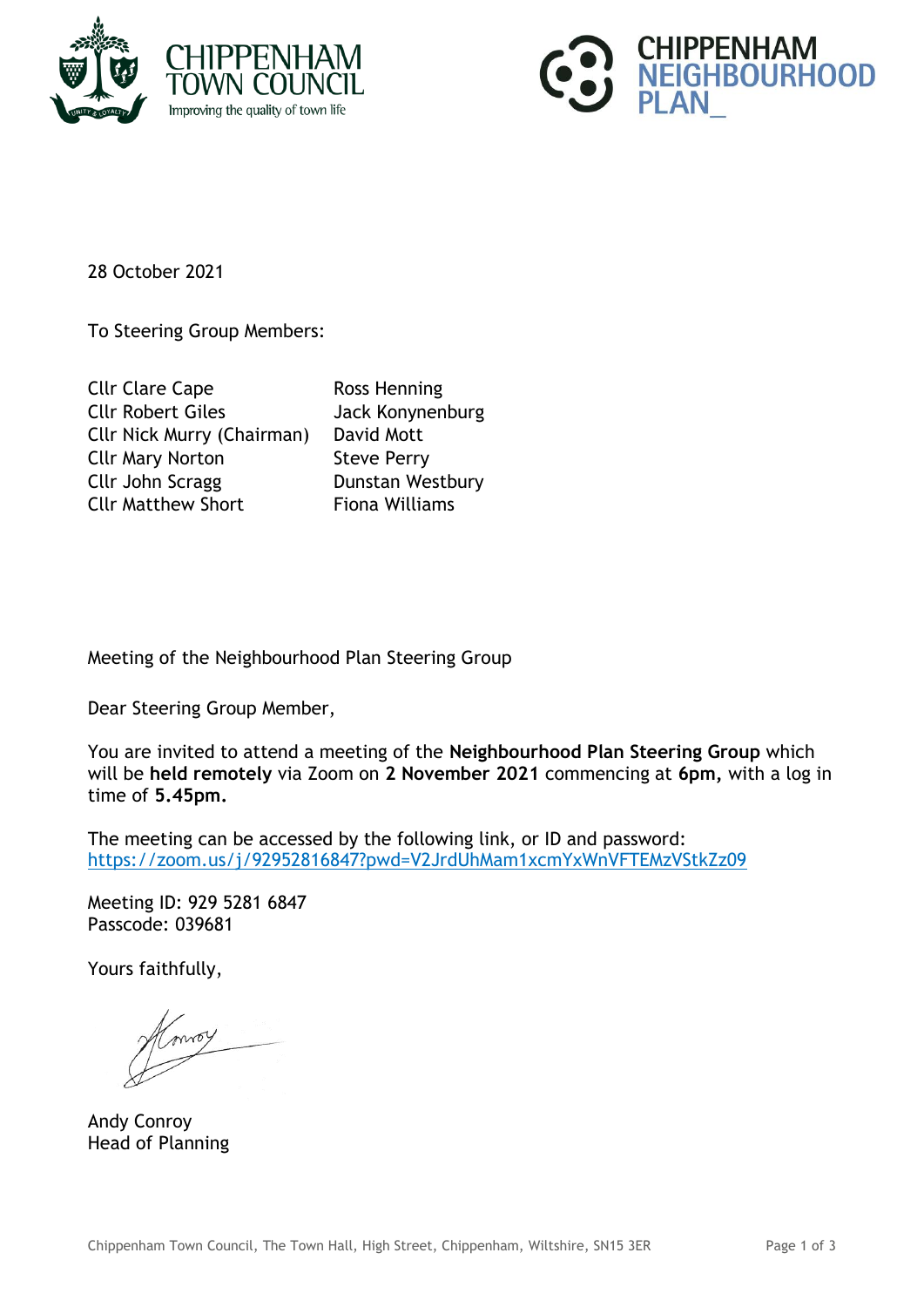## Agenda

## **Neighbourhood Plan Steering Group Meeting – 2 November 2021, 6pm, Remote Meeting (via Zoom)**

| 1. | APOLOGIES FOR ABSENCE                                                                                                                                                                                                                                                                                                                                                                                                                                                                                                                                                                                                                                                                                  |
|----|--------------------------------------------------------------------------------------------------------------------------------------------------------------------------------------------------------------------------------------------------------------------------------------------------------------------------------------------------------------------------------------------------------------------------------------------------------------------------------------------------------------------------------------------------------------------------------------------------------------------------------------------------------------------------------------------------------|
| 2. | DECLARATION OF INTEREST                                                                                                                                                                                                                                                                                                                                                                                                                                                                                                                                                                                                                                                                                |
|    | All Members of the Steering Group are reminded to declare any pecuniary or non-<br>pecuniary interests they may have, in accordance with the Town Council's latest<br>approved Code of Conduct                                                                                                                                                                                                                                                                                                                                                                                                                                                                                                         |
| 3. | <b>MINUTES</b>                                                                                                                                                                                                                                                                                                                                                                                                                                                                                                                                                                                                                                                                                         |
|    | To approve as a correct record and to sign the draft minutes of the meeting held on 5<br>October 2021 (copy attached)                                                                                                                                                                                                                                                                                                                                                                                                                                                                                                                                                                                  |
| 4. | <b>CHAIRMAN'S ANNOUNCEMENTS</b>                                                                                                                                                                                                                                                                                                                                                                                                                                                                                                                                                                                                                                                                        |
| 5. | <b>REVISIONS TO DRAFT PLAN</b>                                                                                                                                                                                                                                                                                                                                                                                                                                                                                                                                                                                                                                                                         |
|    | To agree revisions to the Draft Neighbourhood Plan (Version 10) made by the Head of<br>Planning.                                                                                                                                                                                                                                                                                                                                                                                                                                                                                                                                                                                                       |
|    | Main changes to the Plan include:<br>Explanatory boxes added to explain BREEAM, Passivhaus, Standalone Renewable<br>Energy, Green Infrastructure, Affordable Housing, Biodiversity Net Gain,<br>Sustainable Development, Heritage Asset, Significance (for Heritage Policy),<br>Community Infrastructure, Building for Life, Business Incubator Units and Circular<br>Economy<br>Insertion of OS Maps - Figs. 6.3, 8.2 and 8.4<br>$\bullet$<br>Changes to Acknowledgements section<br>$\bullet$<br>Further Buildings of Local Merit added to Policy TC5: Citadel, Providence Terrace,<br>$\bullet$<br>Old Laundry, Bagatelle Cottage, WW2 pillbox<br>Appendices finalised and re-numbered<br>$\bullet$ |
|    | Links to clean and track changes versions of the document below:                                                                                                                                                                                                                                                                                                                                                                                                                                                                                                                                                                                                                                       |
|    | Draft Plan v.10 (clean)                                                                                                                                                                                                                                                                                                                                                                                                                                                                                                                                                                                                                                                                                |
|    | Draft Plan v.10 (track changes)                                                                                                                                                                                                                                                                                                                                                                                                                                                                                                                                                                                                                                                                        |
| 6. | <b>OUTSTANDING ITEMS FOR NEIGHBOURHOOD PLAN DOCUMENTS</b>                                                                                                                                                                                                                                                                                                                                                                                                                                                                                                                                                                                                                                              |
|    | To note and action the outstanding items which need to be resolved in order to progress<br>the Neighbourhood Plan documents, as set out in the Outstanding Items for<br>Neighbourhood Plan Documents Report (copy attached)                                                                                                                                                                                                                                                                                                                                                                                                                                                                            |
| 7. | <b>OUTSTANDING ITEMS FOR REGULATION 14 CONSULTATION</b>                                                                                                                                                                                                                                                                                                                                                                                                                                                                                                                                                                                                                                                |
|    | To note and action the outstanding items which need to be resolved in order to progress<br>to Regulation 14 public consultation, as set out in the Outstanding Items for Regulation<br>14 Public Consultation Report (copy attached)                                                                                                                                                                                                                                                                                                                                                                                                                                                                   |